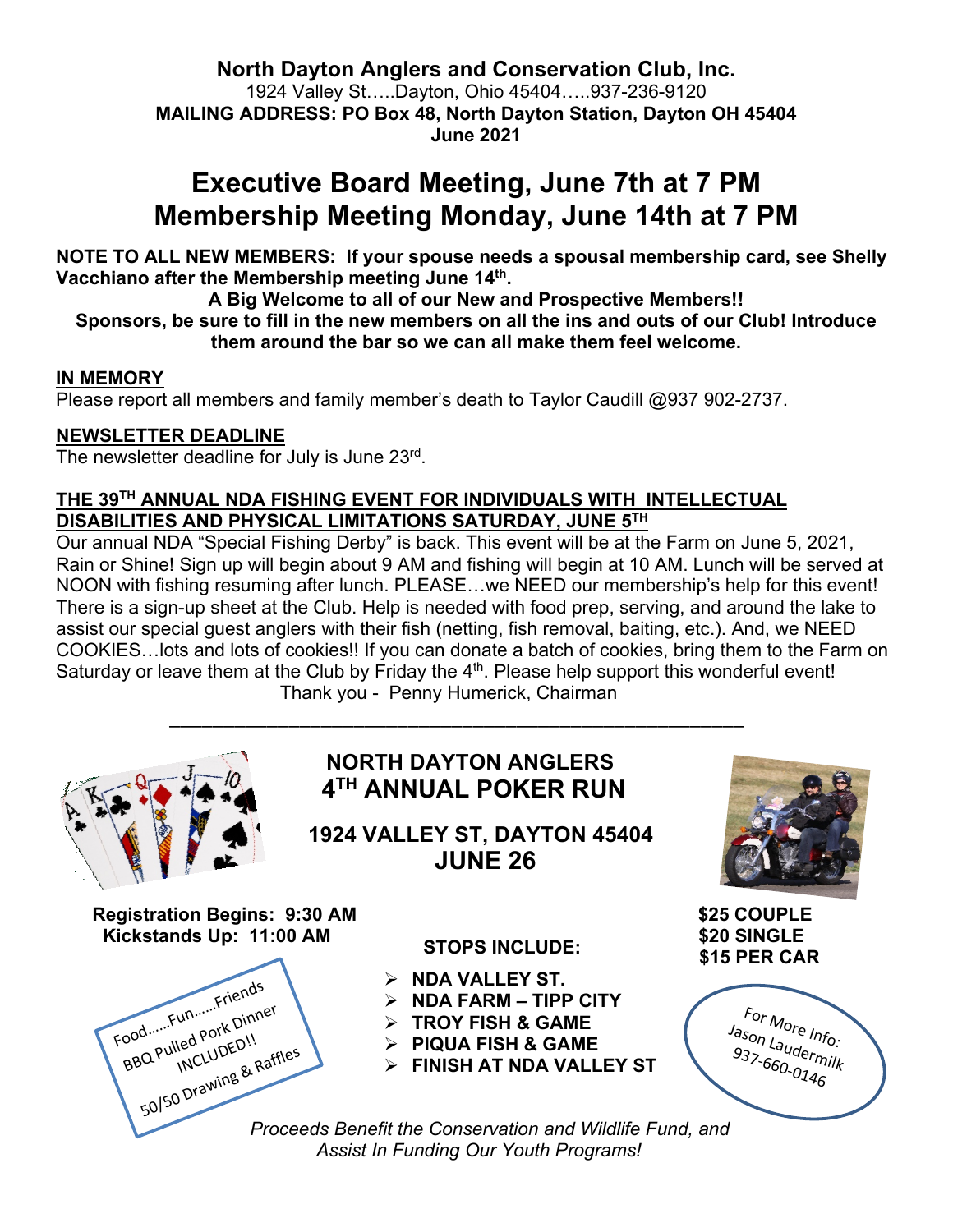## **WEDNESDAY NIGHT DINNERS**

Our Wednesday night dinners continue at the Club from 6 to 8:30 PM. So, stop in for our weekly drawing and while you're here, get a nice dinner for just \$6! Check your email to see what's cookin' each week. Always a good deal and good food!! NOTE: There is a sign-up sheet on the board for those who can help out with a Wednesday dinner. Check it out.



## **GLIDER RAFFLE**

 Our next raffle supporting the Bathroom Remodel Fund is a porch/patio glider. The glider will be given away after the Membership Meeting June 14<sup>th</sup>. Chances are \$5 each or 5 for \$20. Not only will you get a nice addition to your porch, yard or patio….but you'll be adding to the fund to get our Club restrooms remodeled! Stop in and get your chances today! Thank You

## **POKER WALK AT THE FARM JULY 17TH**

Be a part of the fun at our next Poker Walk at the Farm July  $17<sup>th</sup>$ . Sign-ups under the shelter at 1 PM and the walk starts at 2 PM. The entry fee is \$10 and will include a pork dinner. Lots of raffles and prizes to be had. Fun is the key for this event so come out and join in!

## **STEAK DINNER JULY 31st ……& A LIVE BAND!**

The Ladies Auxiliary will be hosting a Steak Dinner at the Club on Saturday, July 31<sup>st</sup>. Dinner will run from 5 to 7 PM. Then at 7…….a LIVE BAND! Just-N-Tyme will be rocking the NDA from 7 to 11 PM. Tickets for this event will be on sale soon so check the board and watch the news for all the details!!!

## **SEASONAL CAMPING FEES DUE NO LATER THAN JULY 1st**

Camping dues (\$120) for the second half of 2021 are due no later than close of business July 1st. NO GRACE PERIOD. There are people on the waiting list so don't be late! Remember, checks or money orders (preferred) made out to the NDA.

### **FARM NEWS**

The grass is green and growing so don't forget to do some mowing. To make that a bit easier, a lawn mower is now available to use. It will be kept in the Turkey Shoot building. Your gate key will unlock the door. If you use it….please replace the gas and put it back in the Turkey Shoot building. No excuses folks for not mowing your grass.

### **THANK YOU**

We appreciate the support for our first ever Roadkill Game Night May 15<sup>th</sup>. It was a fun night full of winners, losers and laughs. We'll be doing it again so watch the news! Who knows what kind of twists and tweaks we'll come up with next time. And, you can bet --- 'somebody' will go rogue!

### **NFL SUNDAY KITCHEN 2021**

In the summer of 2010 we brought in TV's, added the NFL ticket and got the kitchen ready for the games to begin that September. The goal was to provide a place for the membership (and their guests) to get good food at affordable prices, and watch some football, or to just enjoy a Sunday out! The profits made have assisted with upgrades in the kitchen, useful equipment for the office and various other items over the years. We cannot thank you enough for your support of the kitchen and the Club. In a few short months we'll be starting our  $12<sup>th</sup>$  year. Can you believe it's been that long already!! I've run the kitchen since its start in 2010 and I am gratified with its success thanks to so many of you. But….after 11 years it's time for me to take a break and for someone else to take over. The NFL Sunday Kitchen runs from the opening Sunday of football in September through the end of the regular season. We need someone willing to ensure all supplies are ready for Sunday's and that the kitchen is covered. (There are various work crews willing to sign up and help out with coverage.) I will go over everything you need to know so you will be ready to roll with it. If YOU can be that person….or persons….let a board member know, see me, or leave your name and number at the bar so we can contact you. WE NEED YOU! - Thank you, Sandy Wagner